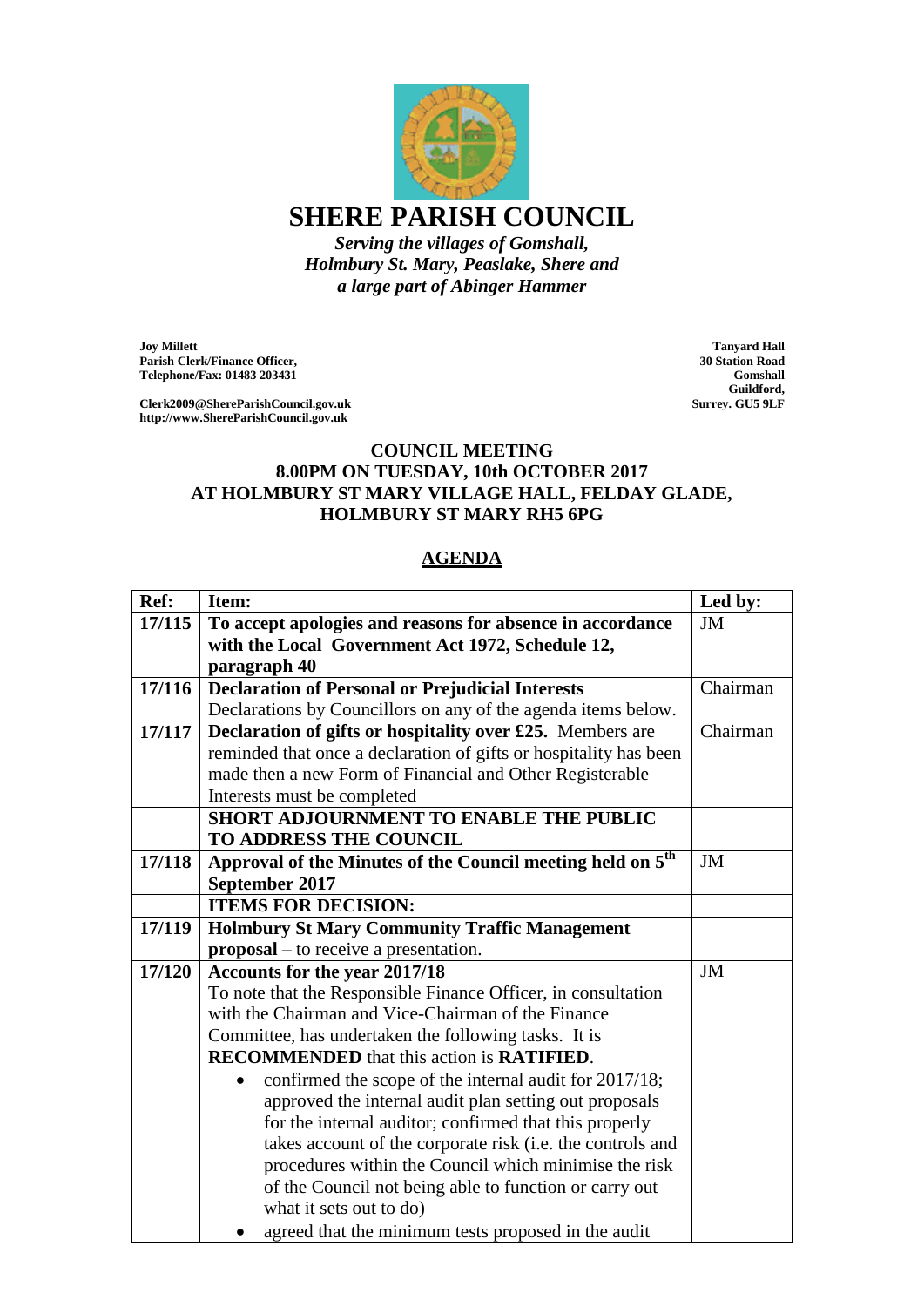|        | plan, together with the inspections carried out by the                                                   |              |
|--------|----------------------------------------------------------------------------------------------------------|--------------|
|        | Internal Auditor and the Chairman of the Parish                                                          |              |
|        | Council, are adequate and effective for the Council's                                                    |              |
|        | internal audit purposes                                                                                  |              |
| 17/121 | <b>Finance matters</b>                                                                                   |              |
|        | Approval of income and expenditure for the month                                                         | <b>JM/RD</b> |
|        | ended September 2017<br>To note bank reconciliations for month ended                                     |              |
|        | September 2017                                                                                           |              |
|        | To note income and expenditure against budget to end<br>$\bullet$<br>of September 2017                   |              |
|        | To APPROVE and ACCEPT the annual return,                                                                 |              |
|        | including the external auditor's certificate                                                             |              |
|        | Funding of highways works $-$ to consider future<br>$\bullet$                                            |              |
|        | funding in light of Surrey County Council's budgetary                                                    |              |
|        | cut backs and the withdrawal of Localism funding                                                         |              |
| 17/122 | The Henry Smith Charity – to nominate a Parish Council                                                   | JM           |
|        | representative on this charity, following the resignation of the                                         |              |
|        | current representative.                                                                                  |              |
| 17/123 | Peaslake Farm subsidised housing development - to receive                                                |              |
|        | the minutes and recommendation of the meeting of the                                                     | RD/JM        |
|        | Peaslake Farm Housing Provider Sub-Committee held on 28                                                  |              |
|        | September 2017                                                                                           |              |
| 17/124 | Condition of bridge at Ewhurst Road, Peaslake – to receive<br>a report                                   | JM           |
| 17/125 | Extending the delineated 'walkway' in Peaslake Lane up to                                                | PC           |
|        | the steps at the front of Peaslake Stores $-$ to receive a report                                        |              |
| 17/126 | Condition of stone wall, Middle Street, Shere - to receive a                                             | RD/BG        |
|        | report of a site meeting held on 1 August 2017                                                           |              |
| 17/127 | London Lane, Shere – to consider making a contribution                                                   |              |
|        | towards the cost of a catch pit                                                                          |              |
| 17/128 | <b>Christmas lights, Gomshall</b> – to consider a proposal                                               | AC           |
| 17/129 | Shere and Peaslake Scout Group bonfire night – to consider                                               | JM/RD        |
|        | a request for permission to use Goose Green for the Scout                                                |              |
|        | Group's annual bonfire and firework display on Friday, 3rd<br>November 2017.                             |              |
| 17/130 | Use of Goose Green by Albury Football Club - to consider a                                               | RA/AC        |
|        | report and recommendations                                                                               |              |
| 17/131 | <b>Consultations</b> – to consider making responses to the following                                     |              |
|        | consultation exercises:                                                                                  |              |
|        | car park charging in rural areas – please refer to                                                       |              |
|        | www.surreycc.gov.uk/payandconserve                                                                       |              |
|        | improving walking, cycling and bus facilities around                                                     |              |
|        | Guildford – please refer to                                                                              |              |
|        | www.surreycc.gov.uk/guildfordtransportschemes                                                            |              |
| 17/132 | <b>Calendar of Meetings <math>2018 -</math></b> to finalise the revised draft                            | JM           |
|        | calendar                                                                                                 |              |
|        | <b>ITEMS TO NOTE:</b>                                                                                    |              |
| 17/133 | Shere Traffic Working Group - to receive a report of the<br>meeting held on 9 <sup>th</sup> October 2017 |              |
| 17/134 | HGVs in Shere – to receive an up-date.                                                                   | <b>RD</b>    |
| 17/135 | <b>Extension of car parking on Shere Recreation Ground - to</b>                                          |              |
|        | receive an up-date.                                                                                      |              |
|        |                                                                                                          |              |